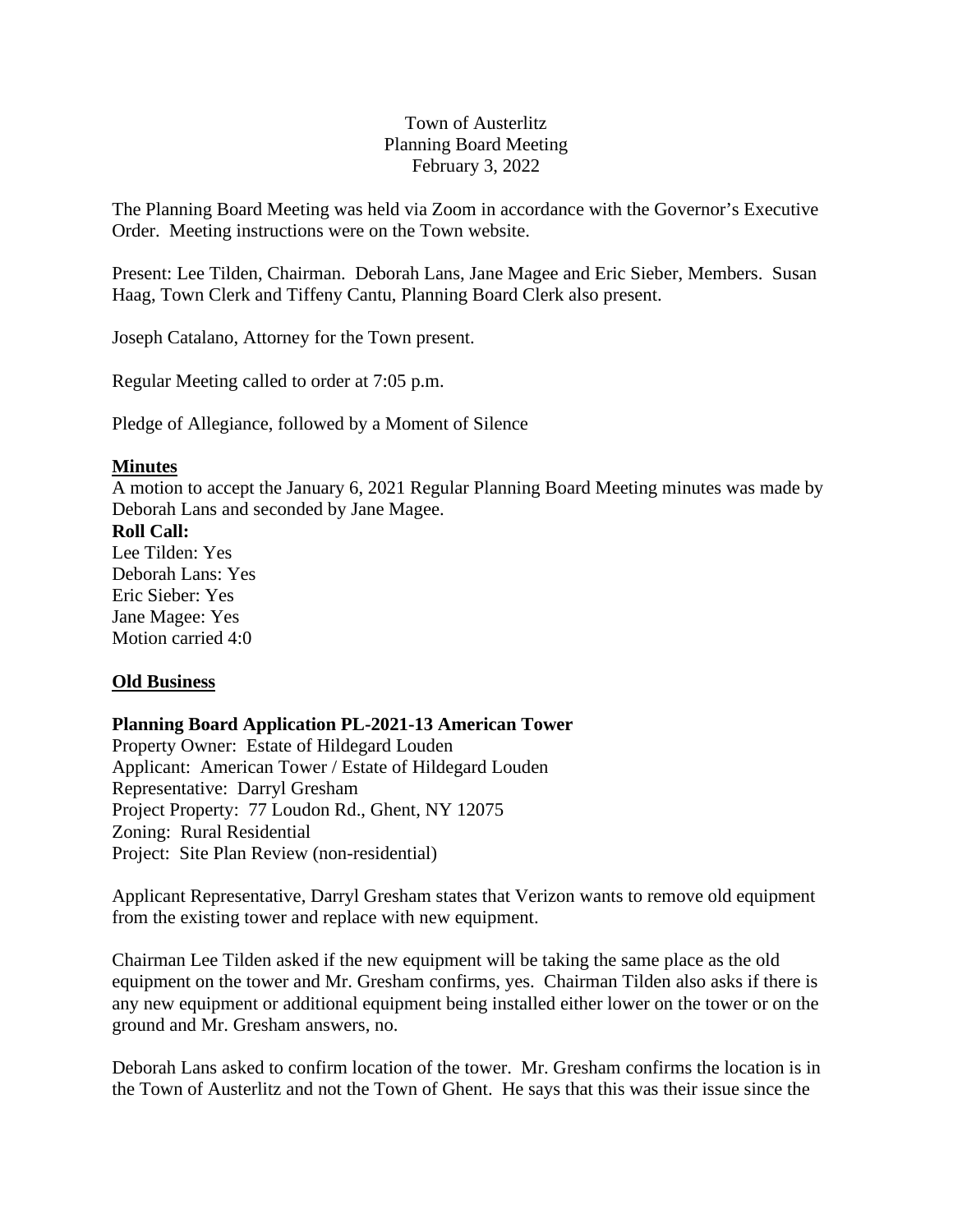original application was submitted and they needed to confirm if the location of the tower was in the Town of Ghent or the Town of Austerlitz. It has since been verified that the location is in the Town of Austerlitz.

Attorney for the Town, Joseph Catalano asks Mr. Gresham to confirm again that nothing on the ground is changing, that there are no modifications happening to the existing infrastructure. Mr. Gresham apologizes and confirms that yes – there will actually be a small equipment change on the ground, inside the equipment cabinet that is located inside their lease area. They will be changing out electronic cards. Joseph Catalano asks to confirm that the footprint of the equipment cabinet will not change and Mr. Gresham confirms this is correct. Mr. Gresham confirms for Deborah Lans that the purpose of the project is to upgrade the outdated equipment to keep up with changing technology.

Chairman Tilden confirms with Joseph Catalano that we are modifying an existing site plan. Mr. Catalano confirms yes and that he interprets this as a "replacement in-kind" and the replacements will actually be less pieces than are currently there and asks Darryl Gresham to confirm. Mr. Gresham confirms yes and that by removing the 12 coax cables it actually reduces a lot of stress on the tower.

Joseph Catalano says this is a Type II Action Under SEQRA and the only thing the Planning Board needs to do is to confirm the site plan and give site plan approval for replacement of the equipment. Chairman Tilden asks Joseph Catalano to confirm that the Planning Board can approve this tonight and that no public hearing is needed. Joseph Catalano confirms this is correct. Mr. Catalano confirms that since this is a site plan modification a public hearing is not required because the equipment is taking the place of old equipment in the same location on the tower and the Company has a pre-existing right to use this space on the tower.

Chairman Tilden asks if the Planning Board would need to do part two of the SEQRA. Joseph Catalano says, not if the Planning Board agrees that this is a Type II action. Lee responds, understood. Mr. Catalano says if it's a Type II action all the Planning Board has to do is make a motion that it's a Type II action and then SEQRA of process is complete. Chairman Tilden then asks Mr. Gresham to confirm again that the antennas proposed to replace the existing equipment is actually less in number and the same type of equipment although more modern, Mr. Gresham confirms, yes.

Mr. Catalano reads the provision in SEQRA for a Type II and says that according to this provision he does believe this project falls in line with this.

A motion to classify Site Plan Application #2021-12, a modification of the existing ground based and tower mounted equipment as indicated on the project plans, as a Type II Action Under SEQRA was made by Eric Sieber and seconded by Jane Magee. **Roll Call**  Lee Tilden: yes Deborah Lans: yes Eric Sieber: yes Jane Magee: yes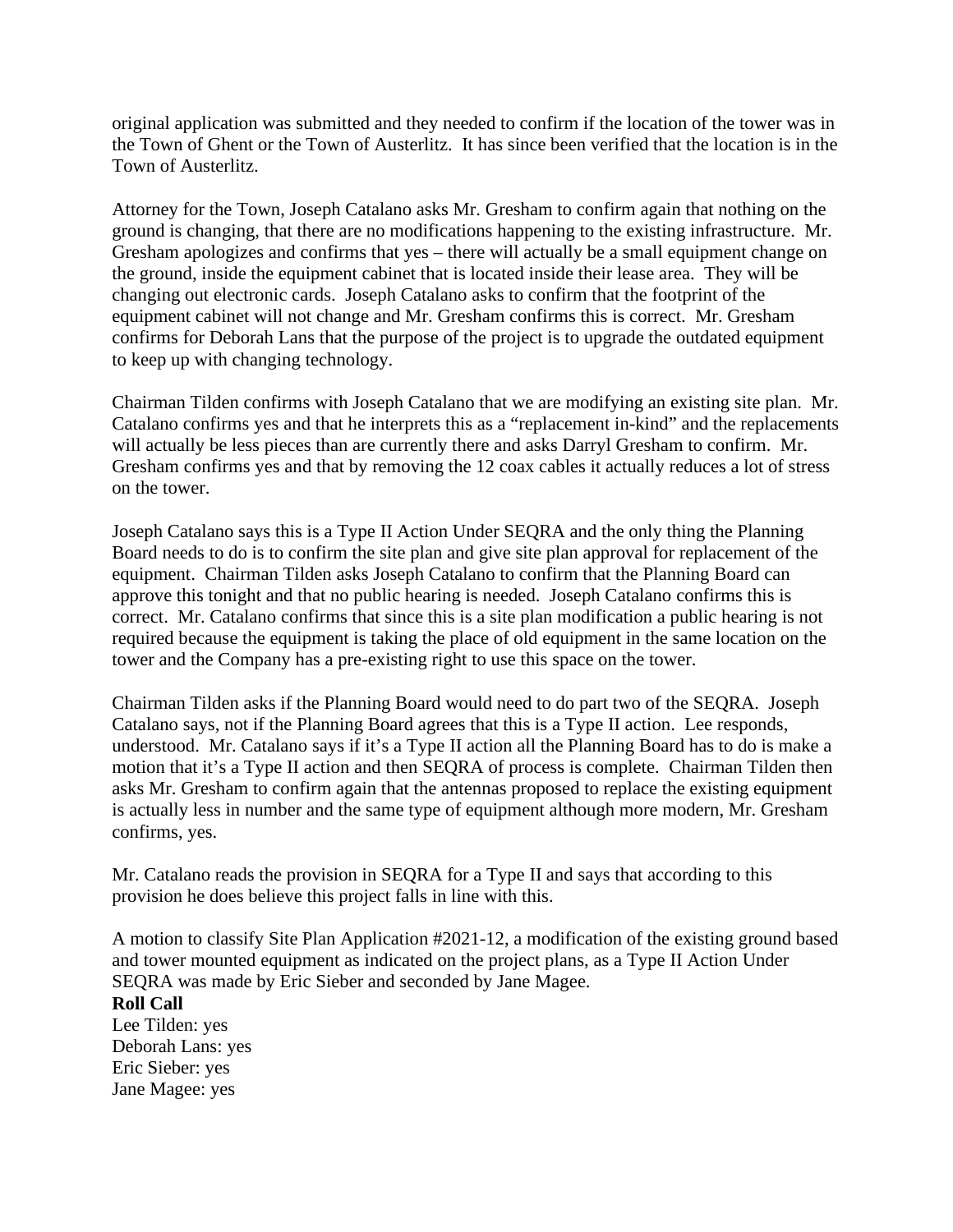Motion carried 4:0.

Chairman Tilden states the site plan application should be modified to show that the location is in the Town of Austerlitz.

A motion to approve Site Plan Application #2021-13, a modification of the existing ground based and tower mounted equipment as indicated on the project plans, with a new site plan application completed and submitted showing this project is in the Town of Austerlitz, was made by Deborah Lans and seconded by Eric Sieber.

#### **Roll Call:**

Lee Tilden: yes Deborah Lans: yes Eric Sieber: yes Jane Magee: yes Motion carried 4:0.

Chairman Tilden comments to Darryl Gresham that the application is approved but that he needs to modify the application to show that the tower is located in the Town of Austerlitz. Mr. Gresham agrees and confirms that he will write the Town of Austerlitz on the documents. The physical address is discussed and is confirmed to be 77 Loudon Rd., Austerlitz, NY. Mr. Gresham agrees that he will get these changes made on the application. Joseph Catalano confirms that Mr. Gresham will need to submit paper copies for the Planning Board Chair to sign. Mr. Gresham confirms he will do this.

#### **Planning Board Application PL-2021-14 – Keith Bogdanovich**

Property Owner: Steve Bakunas Applicant: Roaring Twenties Venture LLC (Keith Bogdanovich / James Strickler) Representative: Keith Bogdanovich Project Property: 319 State Route 203, Spencertown, NY Zoning: Rural Residential Project: Site Plan Review / Special Use Permit

Chairman Tilden opens the conversation with asking Deborah Lans to take the lead. Deborah Lans opens by confirming the finding of the discrepancy between the resolution that the Planning Board actually passed when first presented to the Planning Board by Steve Bakunas on behalf of Joe Beats LLC and the letter that he received from the Planning Board. The actual resolution approved the site plan that Joe Beats LLC put forward, but not a special use permit. Mr. Bakunas was informed that both the site plan and special use permit had been approved. Mr. Bakunas then went forward and constructed the site according to the plans that he had filed with the Planning Board. Erin Reis has confirmed this. Deborah Lans states that while ordinarily the special use permit runs with the land and so it would run to the proposed purchasers, the difficulty here is that the use that was approved for a Bed & Breakfast actually lapsed more than 2 years before the application. Where the Planning Board is now is to consider a special use permit and a site plan. The Planning Board's understanding from current Applicants of Roaring Twenties LLC at the last meeting was they did not plan to change anything that was on the site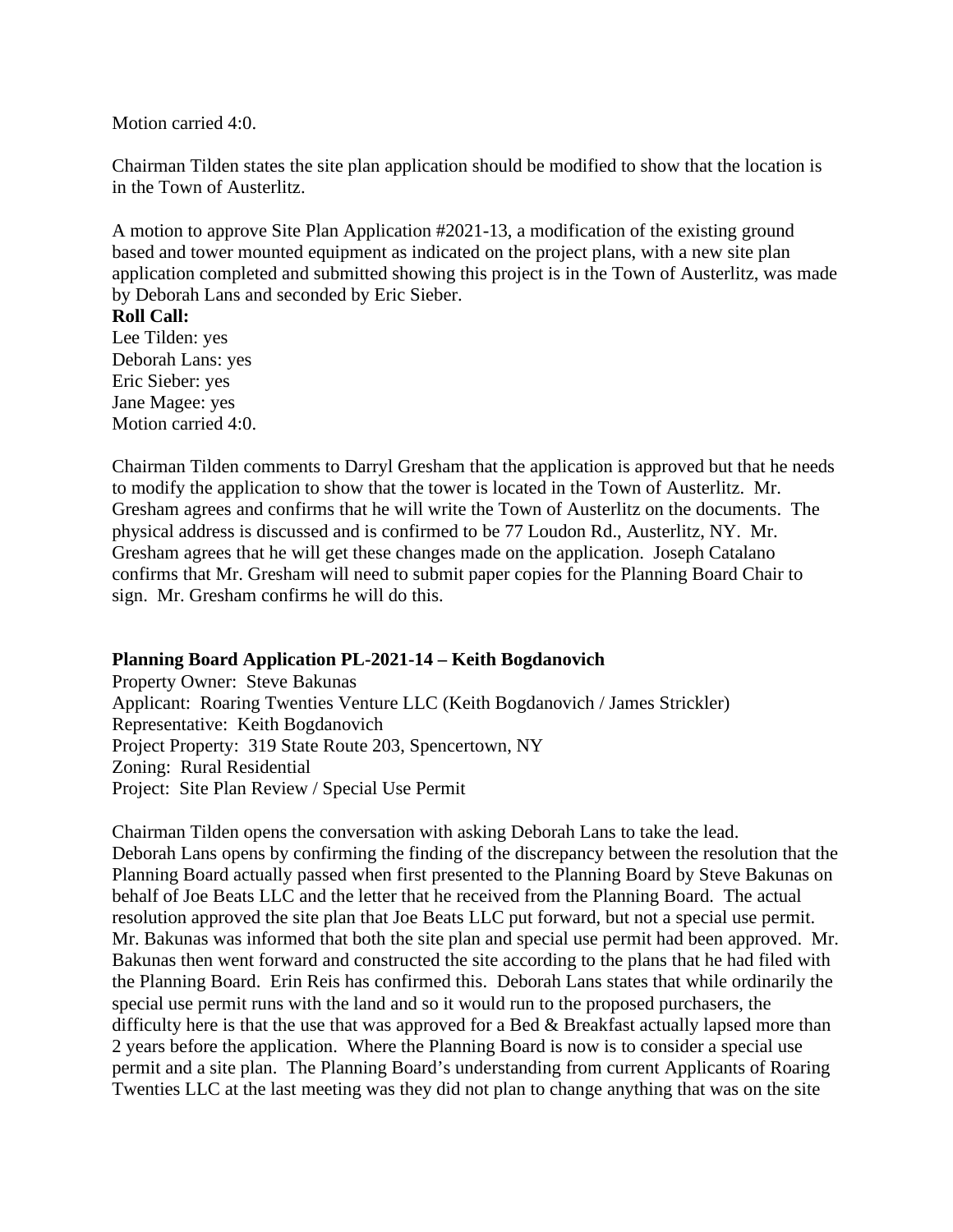plan that's been approved, nor did they intend to change the use that their special use permit application recited. The items to consider are the modifications found when Erin Reis walked the property with Keith Bogdanovich on January 25, 2022. These are documented in the record file. Deborah Lans spoke with Joe Catalano and then suggested to Keith Bogdanovich that he take the existing site plan and literally mark it up to show the additional things that were done on the outside of the building. Mr. Bogdanovich has marked up the site plan and it is part of the record file. Deborah Lans says that if this is acceptable to the Planning Board as a site plan with the hand drawn modifications then she feels this could be deemed complete by the Planning Board if Joseph Catalano agrees and to move forward with the steps needed to have a public hearing and approval of the plan and the special use permit. Deborah Lans asks Joe Catalano to confirm that she is correct with this summary. Mr. Catalano agrees with this synopsis and says it's the consideration of the Planning Board to say if this application is complete as their first order of business to move this project forward.

Steve Bakunas is requesting to speak.

Chairman Tilden acknowledges Mr. Bakunas' request yet needs to poll Planning Board members first. First is Eric Sieber who says it didn't seem to him that the additional improvements were substantial and said he would go along with accepting the hand-drawn modifications.

Joseph Catalano responds and says that the modifications to the site plan are really just a depiction as to what is already present on the site. This makes it easier to not worry about the scale of the hand-drawn depictions on the site plan as these items are already there. Deborah Lans agrees and confirms there are photos of the modifications and these can be used as the benchmark in case something else changes.

Next polled is Jane Magee who states she is comfortable proceeding based on what she is hearing.

Chairman Tilden confirms that he has read through all correspondence and Erin Reis, the Town of Austerlitz Building Inspector's work and agrees that the changes are not dramatic and the building was not structurally changed and didn't change the site plan much.

Chairman Tilden invites the applicant, Keith Bogdanovich to speak first. Mr. Bogdanovich thanks everyone and confirms the outside additions are minor and would be happy to move forward. Steve Bakunas speaks and reviews his process of building the Bed & Breakfast noting that he was in the understanding that he had Site Plan Approval and Special Use Permit approval when he made the modifications. He also stated that he worked very closely with the then Town of Austerlitz Building Inspector, Glenn Smith, through every step of the process. Mr. Bakunas states that the shed was there before the building was built and is under 120 sq.ft and didn't require a permit. Mr. Bakunas states the generator came in during the construction of the building and he did get inspections with Glen Smith. Mr. Bakunas then added the overhang over the patio and confirmed Glen Smith never asked for a permit on any of these items. Mr. Bakunas states that he had the Health Department there and spent an additional \$25,000.00 for a more involved water filtration system than was previously there. Mr. Bakunas describes the use of the B&B property by Columbia County during COVID but that because of COVID he could not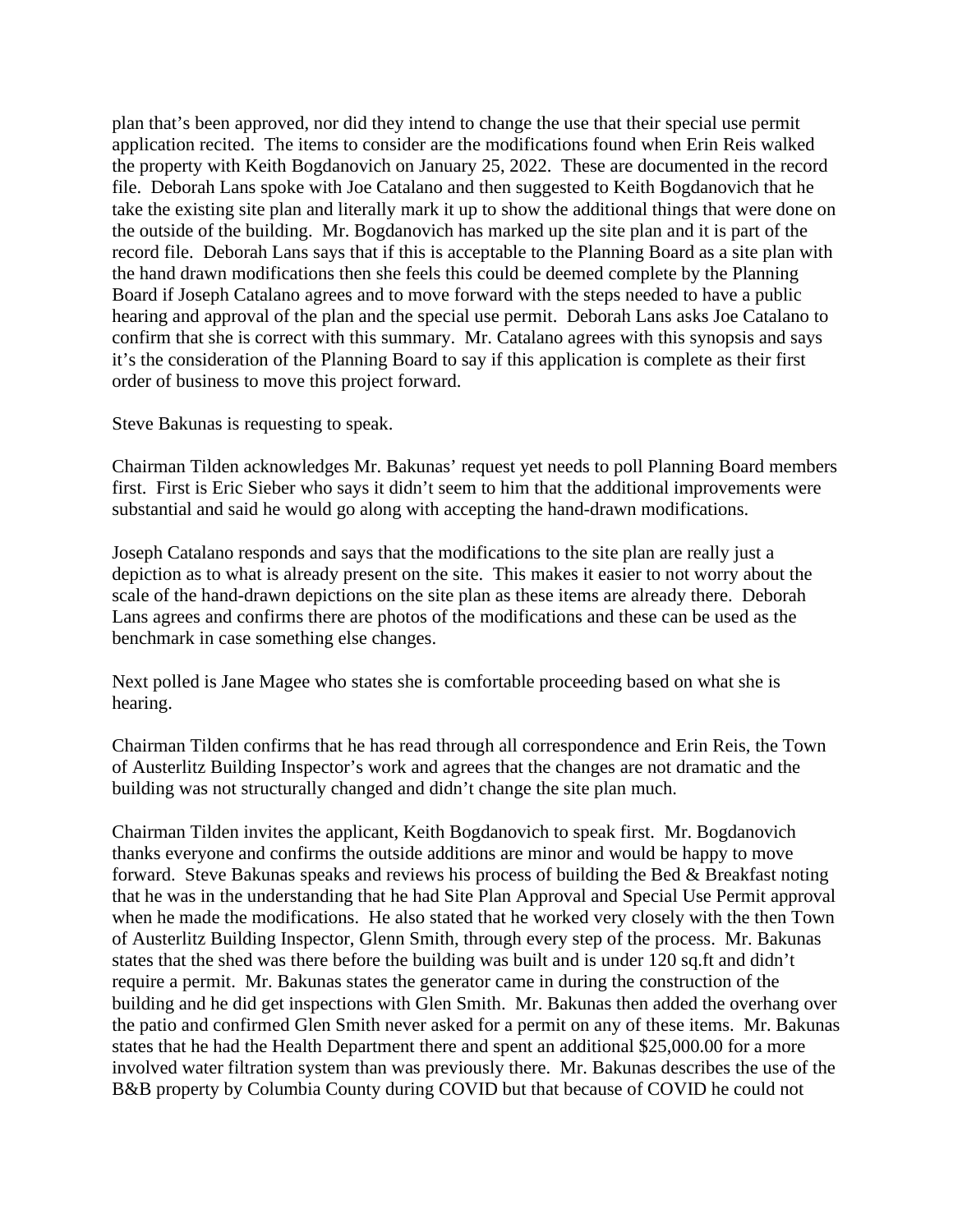serve breakfast which resulted in the permit lapse. He wants everyone to know he's not looking to cut any corners and wants the Planning Board to approve this project moving forward. He once again confirms that the shed was there prior to the building.

Deborah Lans says she understands the frustration and inconsistency in the records and how COVID affected everything yet the Planning Board is bound to a series of laws and needs to make sure everything is accurate to move forward. Deborah Lans says that's why she asked Keith Bogdanovich to make the drawing changes by hand to avoid needing new engineering drawings. Deborah Lans confirmed the lapse in use and referenced the town's code on a special use permit states that it lapses with 2 years of non-use and renting space to the County is not the same as using it as a B&B with individuals coming in/out. She confirms that the Planning Board wants to work with them to move this along as expeditiously as they can. The application came to the Planning Board in January 2022 and they are working to move this along while still following their responsibilities. Mr. Bakunas said that Deborah Lans stated this clearly and he will be patient and let the course go the way it needs to go. Deborah Lans thanks him and Mr. Bakunas says he appreciates the effort to make this go as smoothly and as quickly as possible.

Deborah Lans states to Chairman Tilden that she feels the Planning Board is at a place where a motion can be entertained to deem the Site Plan Review / Special Use Permit application complete.

A motion to deem Site Plan Review / Special Use Permit Application #2021-14 to re-open a Bed & Breakfast as a complete application is made by Deborah Lans and seconded by Eric Sieber. **Roll Call:** 

Deb Lans: yes Lee Tilden: yes Eric Sieber: yes Jane Magee: yes Motion carried: 4:0

Chairman Tilden moves to make a motion for a public hearing and asks Joseph Catalano to confirm. Mr. Catalano confirms yes. Keith Bogdanovich asks if the public hearing can be avoided but Joseph Catalano answers, no, because it's a Special Use Permit and requires the Public Hearing and that the Planning Board must adhere to the Zoning law on having the Public Hearing. Mr. Catalano also states that one of the things we don't have on record is that usually a Special Use Permit involves information on how the business will be operated so the Planning Board can make certain determinations that are required in the Zoning law – for example does the use meet the character of the area. This is currently missing from the record. The public hearing would be a step and following that would be a Planning Board decision which would tie up all loose ends. Keith Bogdanovich says this sounds good. Jane Magee asks if the public hearing can be held earlier than the next regularly scheduled Planning Board meeting. Keith Bogdanovich says that he is good with this if everyone else is. Joseph Catalano says if we get notices out quickly we could have the public hearing 2 weeks from tonight. Mr. Catalano says if the notice goes in the paper and Sue Haag says it can go in on Monday or Tuesday of next week and Keith Bogdanovich needs to notify the neighbors as well. Chairman Tilden looks at the calendar for trying to schedule an earlier public hearing. After conversation about dates it is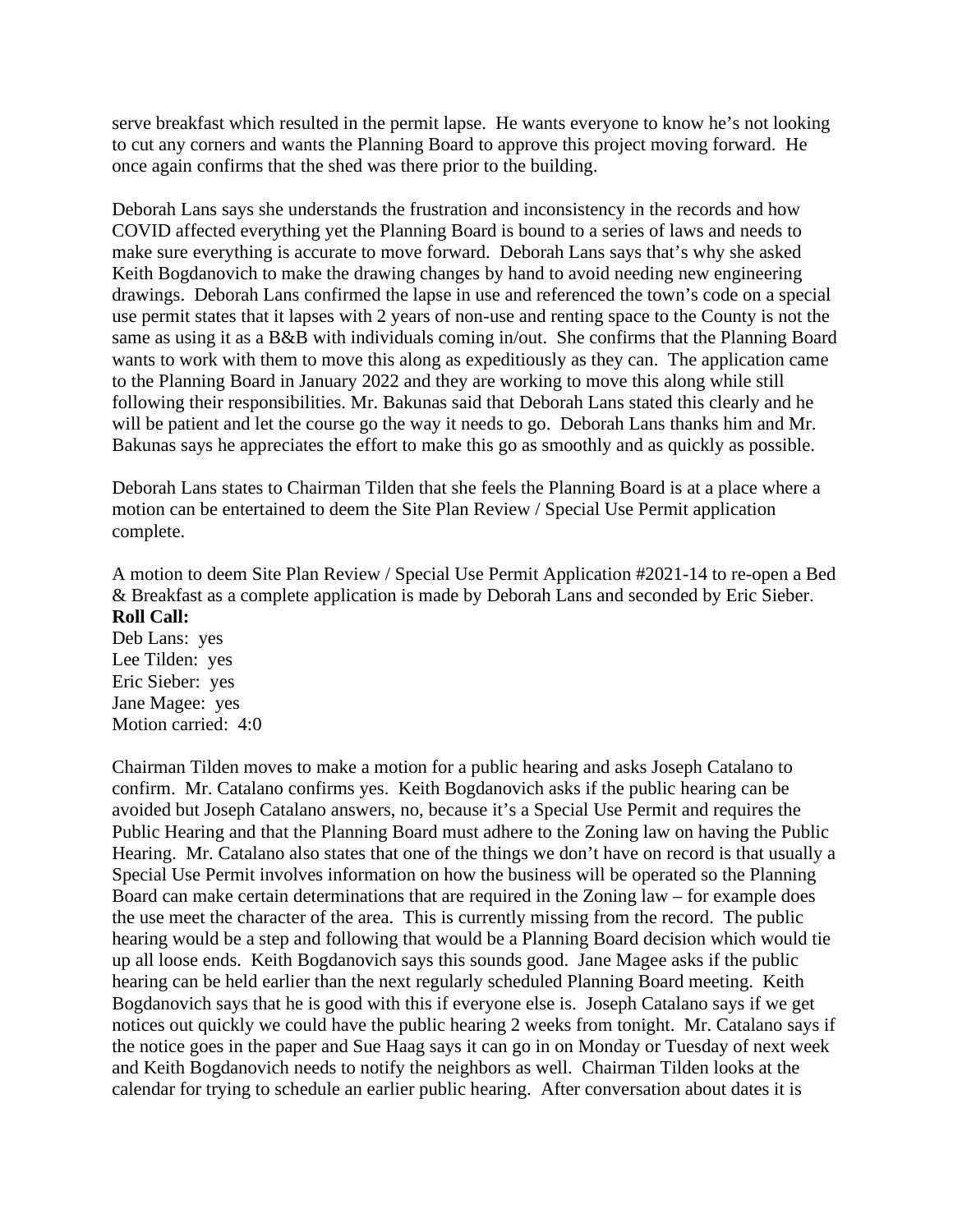decided that the meeting can be on February 22<sup>nd</sup> at 7pm and that Keith Bogdanovich will pick up names and addresses from the Town Hall and mail the notices to neighbors by certified mail.

Keith Bogdanovich confirms it's about 8-9 neighbors but Town Code says they must be notified. Chairman Tilden asks Joseph Catalano if we hold a public hearing can they act on the application at the same time that night – Mr. Catalano says yes as long as it's noted as a special meeting and the Planning Board says they are comfortable with this. Eric Sieber asks to confirm it will only be this application that will be discussed – Chairman Tilden confirms yes however Joseph Catalano says he usually leaves the meetings open-ended in case anything comes up but that this would be the only thing on the agenda. Chairman Tilden says if everyone is comfortable with the public hearing he moves to make 2 motions.

A motion to schedule a Public Hearing for the Site Plan Review / Special Permit Application #2021-14 for Roaring Twenties Venture LLC to re-open the Bed & Breakfast, on Tuesday, February 22, 2022 at 7pm is made by Jane Magee and seconded by Eric Sieber. Lee Tilden: yes Eric Sieber: yes Jane Magee: yes Deborah Lans: yes Motion carried: 4:0

A motion is made to schedule a Special Meeting for The Site Plan Review / Special Use Permit Application #2021-14 for Roaring Twenties Venture LLC to re-open a Bed & Breakfast at 319 State Route 203 in Spencertown on Tuesday, February 22, 2022 at 7pm, by Eric Sieber and seconded by Deborah Lans.

Lee Tilden: yes Eric Sieber: yes Jane Magee: yes Deborah Lans: yes Motion carried: 4:0

Chairman Tilden confirms with Keith Bogdanovich that he is on the agenda for Tuesday, February 22, 2022 at 7pm and needs to see the Planning Board Clerk for the information on sending the notification letters out to neighbors. Joseph Catalano adds it would be nice to have for the public hearing, a statement from Keith Bogdanovich as to the intended use of the property.

#### **New Business**

**Planning Board Application PL-2022-01** Property Owner: Matthew Saltzman Applicant: Austerlitz Holding Co, LLC Representative: Matthew Saltzman / Max Zacker Project Property: Intersection of Rigor Hill Road and Louden Road SBL:94.-1-19.1 Zoning: Rural Residential Project: Major Subdivision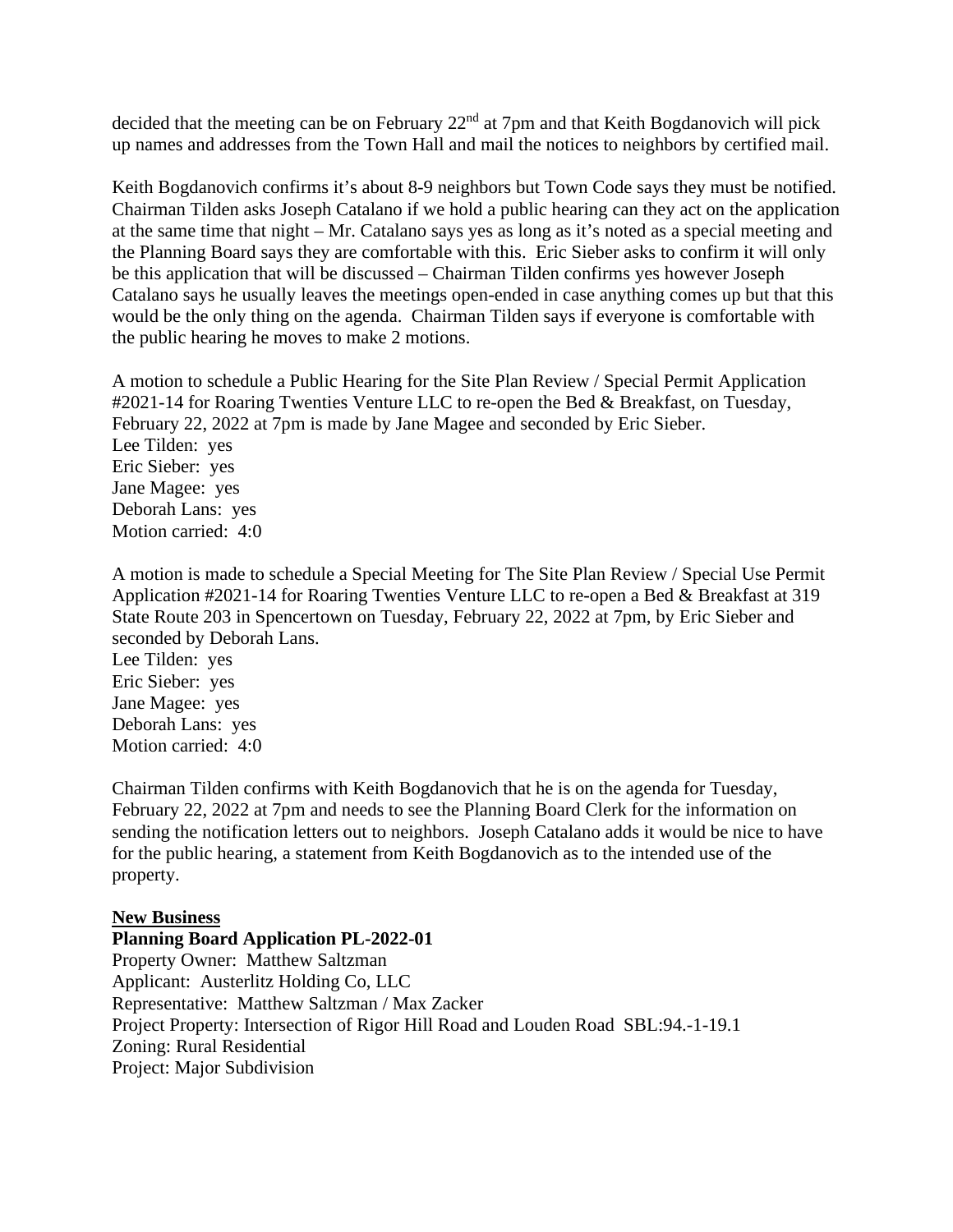Chairman Tilden opens by giving the floor to Max Zacker.

Max Zacker, attorney for the Austerlitz Holding Co. LLC, discusses the 135+ acres (there are connection bandwidth issues on Mr. Zacker's side). The proposal is to subdivide the acreage into 4 residential parcels: 1 @ 25 acres, 1 @ a little over 3 acres, 1 @ a little over 20 acres and one @ a little over 81 acres. Mr. Zacker states that all proposed subdivisions, with the exception of one, are already bound by existing property lines, state highway and local roads. Mr. Zacker submitted a new survey done by Robert Ihlenburgh in addition to an old survey. Mr. Zacker states that that the 81.5 acre parcel located SE of the Taconic State Parkway didn't need a new survey because it's already bound by existing property lines & the Taconic State Parkway. The remaining three parcels were the subject of the new survey and don't involve any change in the scheme of the property use as they will all be rural residential parcels. Mr. Zacker states the only new property lines that need to be established are with Parcel C on the new survey. Parcel C is a 3.3 acre corner to parcel B.

Chairman Tilden is confirming the Taconic State Parkway bisects some of the parcels. Max Zacker says yes and that the existing deed for the properties contains two legal descriptions. One is parcel A and one is parcel B that's reflected on the old survey. Mr. Zacker says that the Taconic State Parkway cuts through all of the land but that it's all on one deed with one tax map ID number.

Max Zacker discusses the map locations and all boundaries of all of the parcels. Chairman Tilden asks if all of the proposed parcels front on a public roadway. Mr. Zacker says they do and parcel D (81.5 acres) fronts on Rigor Hill Rd. and that it looks like all of the parcels do have some border of highway stating that Parcel B has Rigor Hill Rd. and Loudon Rd., this is the same for Parcel C, and for Parcel A and mentions that parcel B looks like it has a dirt road that connects it to Rigor Hill Rd. and specifies this is the Rigor Hill Road that is East of the Taconic State Parkway.

Mr. Tilden asks to confirm that they are all on one deed and Mr. Zacker confirms, yes. Mr. Zacker states that the deed that he submitted with his application does distinguish between parcel A and parcel B and there is 2 separate legal descriptions but only one tax map ID number. Chairman Tilden asks if these 2 descriptions are because of the Parkway and Mr. Zacker says he believes so. Chairman Tilden asks if anyone has questions.

Eric Sieber asks about parcel D and says he cannot see where parcel D has access to Rigor Hill Rd. (Max Zacker is having connection issues with the Zoom meeting). Mr. Zacker refers to the old survey for parcel D and is looking at a dirt road, a farm road and Eric Sieber says comparing maps from the application with Google Maps he cannot see where parcel D has access to Rigor Hill Rd. Max Zacker says he's having issues with the video connection and everyone is frozen, then says the old survey shows parcel D has a dirt road or farm road that connects this parcel to Rigor Hill Rd. Eric Sieber discusses that it looks like that old farm road goes across Parkway property to get to Rigor Hill Rd. and wants to make sure there is actually a right of way and says that it looks on Google Maps that this old road goes to Parkway property to connect to Rigor Hill Rd and he's wondering how this is working.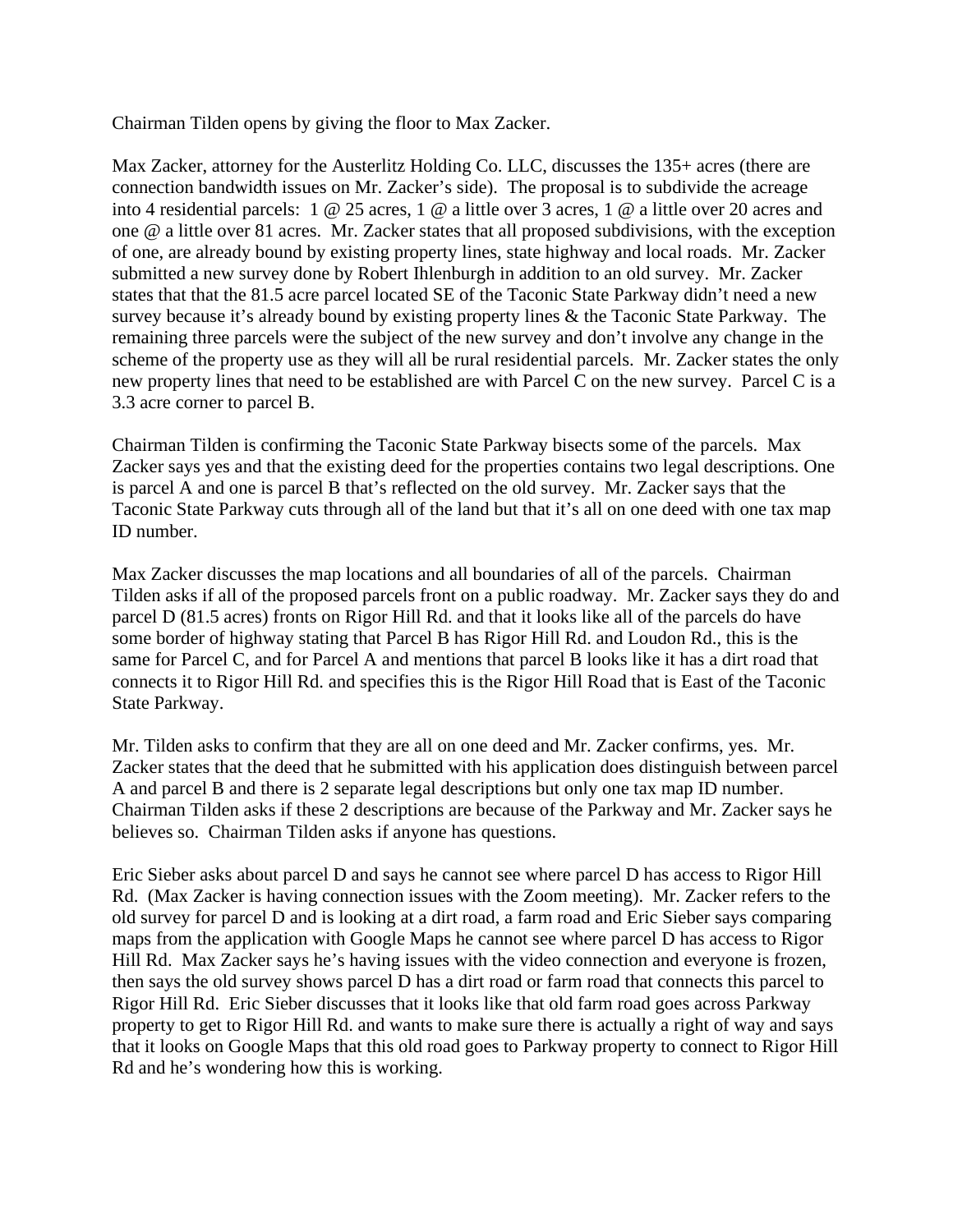Sue Haag notifies everyone that Matthew Saltzman is asking to speak. Chairman Tilden says yes to allowing him to speak. Mr. Saltzman thanks the Planning Board and confirms there is a dirt road, which is an old County road on the maps that gives access to Rigor Hill Rd – near the Mobil station and this leads into the 81 acres. Mr. Saltzman states that there is no intention to develop this parcel and wants to subdivide because that parcel sits across the Taconic Parkway on its' own, it does have the old County road access and wants this piece on a separate deed. Max Zacker's connection is lost and instead he calls in on the phone.

Chairman Tilden asks Joseph Catalano to confirm that the 4 parcels can be a minor subdivision if all parcels are on a public roadway. Joseph Catalano agrees and Chairman Tilden says it needs to be confirmed that all resulting parcels are indeed on a public roadway to be a minor subdivision and if they are not, this would be considered a major subdivision and Mr. Catalano agrees.

Joseph Catalano suggests the applicant needs to confirm access to Rigor Hill Rd and that even though the large parcel of 81.5 acres (Parcel D) is still part of the subdivision because it's creating a new lot even though it's bound by the Parkway. Mr. Catalano says that looking at the Zoning Law there needs to be a minimum lot frontage of at least 75' in the rural residential zone and believes this should be frontage on a public road or an approved private road and asks if the old road is an abandoned County road or a maintained County road. Matthew Saltzman says he believes it's an abandoned County road but still sits on the County records as a road with access. Mr. Saltzman says though that he cannot confirm the width of frontage of Rigor Hill Rd. Eric Sieber says his google maps 2020 view shows no sign of any road and the old survey shows what could have been an old road that went to the Taconic Parkway and then curved around to meet Rigor Hill Rd and confirms this is his question, we need to determine that this right of way still exists and has the right frontage. Deborah Lans says that the old deed talks about a series of abandoned roads in relation to parcel D.

Joseph Catalano says the Planning Board cannot approve the division of a parcel that does not have legal access and though it seems there is not access this would be deemed a major subdivision and would need to show that there is a legal right for the parcel that is South of the Taconic Parkway to be able to access Rigor Hill Rd. Matthew Saltzman asks if this would preclude them from being able to do what they need to do with the other parcels that have multiple, major road frontages that are clearly maintained roads. Joseph Catalano responds that the Planning Board cannot do one without the other so they need to demonstrate there is some legal right of access to the lower lot. Max Zacker confirms they filed the application as a major subdivision and asks if this still requires the legal right of access. Joseph Catalano says taking this as a major subdivision would bring them to the next step of a public hearing which is a further detail on the proposed subdivision and that the Planning Board is constrained to view this as a major subdivision because of the access issue. It would not holdup the process but should get documentation from the County showing the right to access the property south of the Parkway and that may be showing something from the County saying you can use the abandoned road.

Eric Sieber says the State would also have to approve using the abandoned road since the road crosses State land. Joseph Catalano says yes, this is the issue – that the Planning Board cannot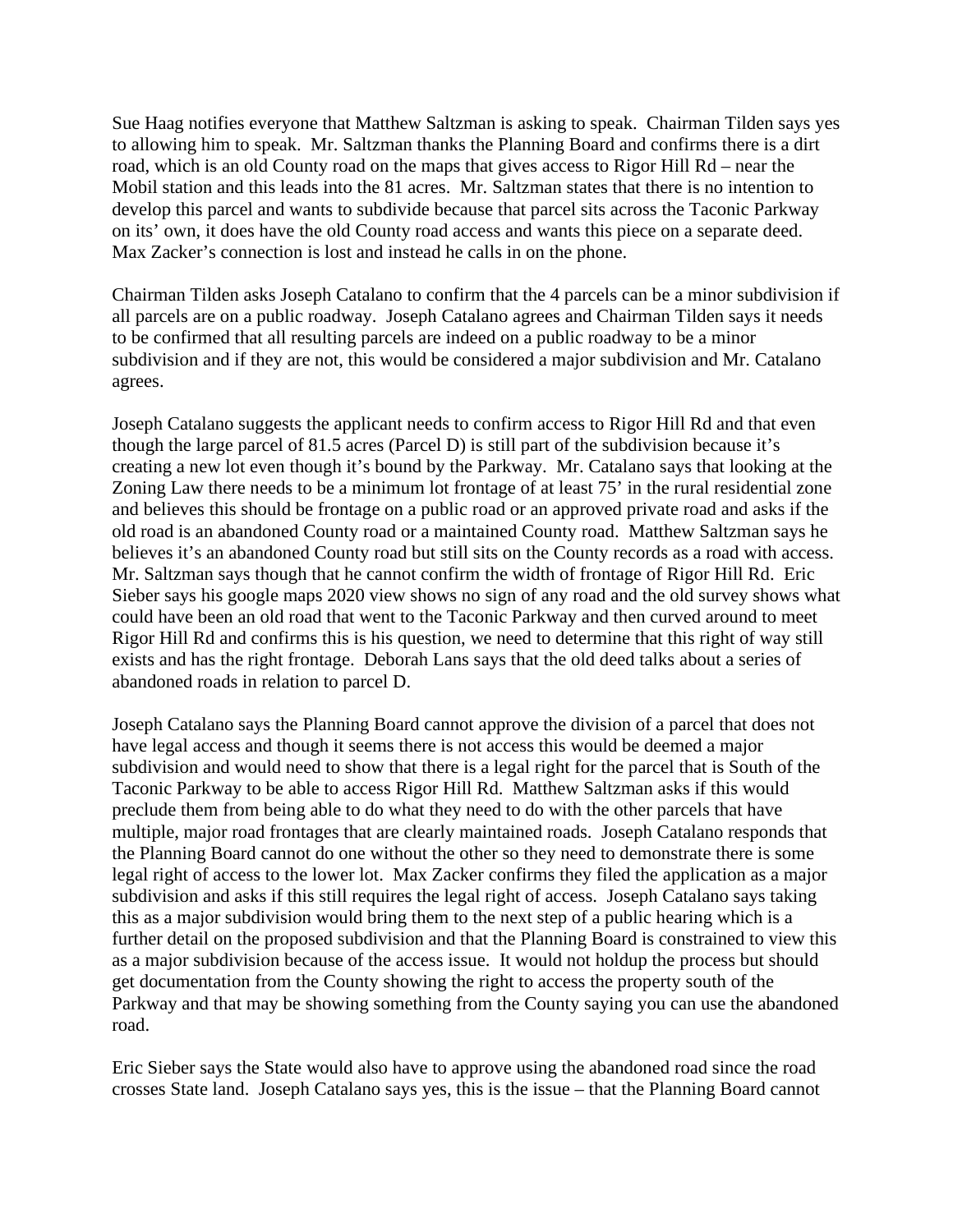approve a land-locked parcel. Planning Board needs evidence that it's not land-locked or can show that a neighboring property would give right of way. It's now up to them if they want the Planning Board to proceed and if they would be ready to tackle this issue before the Planning Board's next meeting. Joseph Catalano suggests the title company may be able to help as well.

Matthew Saltzman says the buyer they have lined up is the neighboring property and wants to append this land to his property. Mr. Catalano says if this is the case they can do a subdivision and boundary line adjustment and that the boundary line adjustment would be the property south of the Parkway annexing it to the neighbor/buyer property and then be free to go on with the 3 lots on the other side of the parkway. The Planning Board needs to approve the annexation of the parcel to the buyers existing property. Mr. Catalano suggests doing a subdivision map and application that includes the proposal of a subdivision and boundary line of Matt Saltzman's property and a letter of consent from the neighboring property owner – and if approved this land would be annexed to the buyers' property. Max Zacker feels he has a rough idea on what needs to be done. Mr. Catalano says we can give Max Zacker his contact information to confirm what he needs.

Chairman Tilden agrees that because the land locked parcel has ambiguous access, he's not comfortable to proceed with the application as it is. It's reviewed that the application would need to be supplemented to include the boundary line adjustment to the neighbors' property and submit a new map that identifies neighbor's property and what is parcel D under the old map. It has to be shown on the map so the County Clerk will know how to merge the two properties and create the 3 new lots on the other side of the Parkway.

Max Zacker will get in touch with the attorney for the owner of the adjoining property to see if they have any maps and talk to the surveyor.

The Planning Board Clerk will place this matter on the March meeting agenda.

Joseph Catalano tables this for tonight to give them time to supplement the application or give an update and be on the agenda for March 3rd, 2022.

## **New Business Planning Board Application PL-2022-03** Property Owner: Alex Blumberg Applicant: SunCommon Representative: Loralee Reidy Project Property: 217 Beale Rd., Chatham, NY 12037 SBL: 77.-1-12.120 Zoning: Rural Residential Project: Site Plan Review / Solar Installation

Chairman Tilden opens by speaking to Loralee Reidy who represents Alex Blumberg on behalf of SunCommon to request a small, ground mounted solar electric for one house on the property. Loralee Reidy states the system will be located in the rear yard of the 6 acre property – it is an 804 sq. ft. array in the 01 zoning class and is in compliance with height at 11'tall at the highest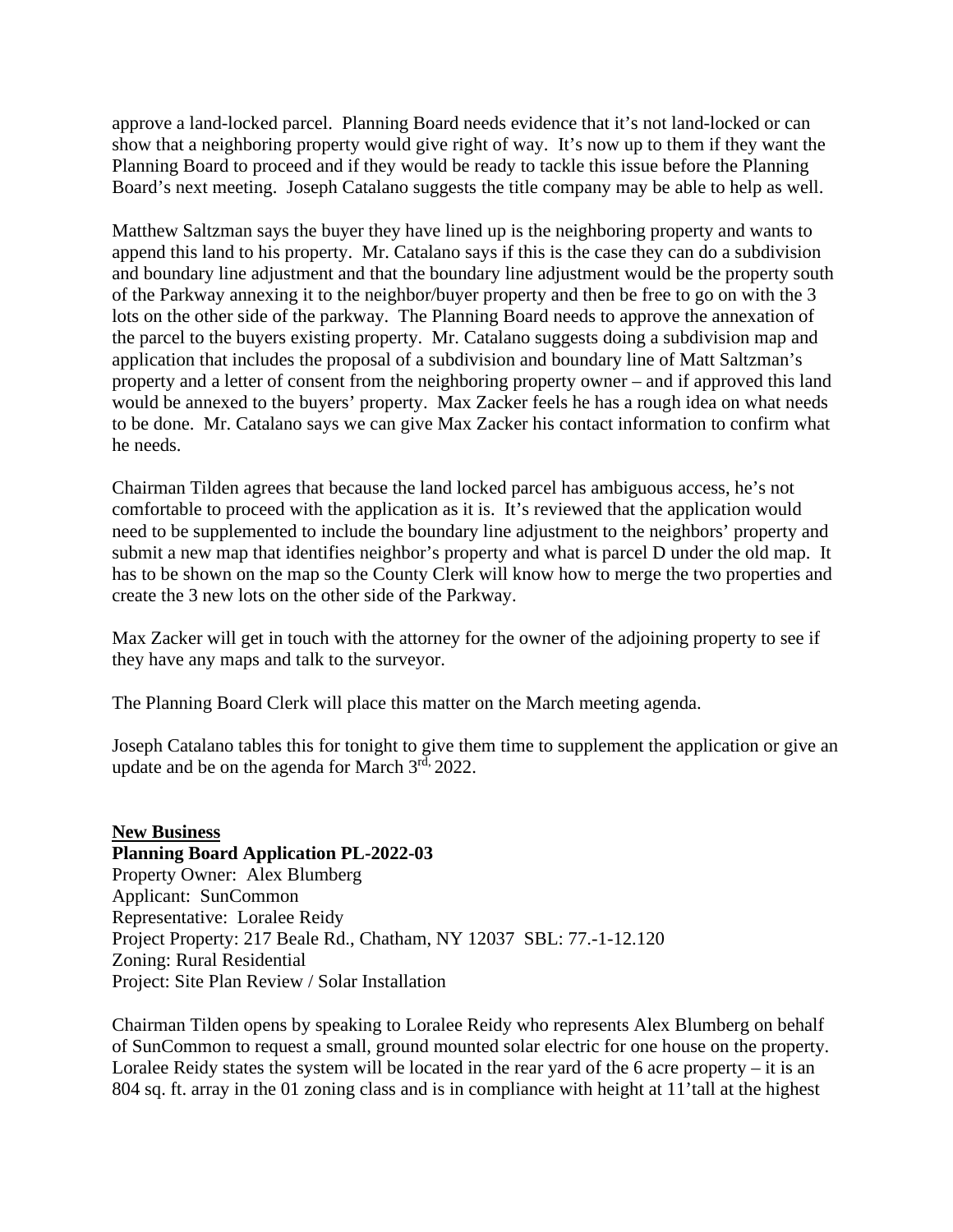point. Ms. Reidy also says they are in compliance with the set-back requirements. They will have 38 modules, 2 inverters APA racking. Loralee asks if anyone has questions.

Chairman Tilden asks Joseph Catalano if they should do SEQRA action first or application complete first. Mr. Catalano replies that we've been characterizing this as a Type II Action Under SEQRA so you don't have to do SEQRA first and can go forward to decide if you will accept the application or not. It is up to the Planning Board if a public hearing is needed based on a site plan application. Chairman Tilden says he needs a motion to declare this a Type II action under SEQRA.

A motion is made to classify Site Plan Application #2022-03, an installation of a solar electric system designed to offset the electrical usage of one residential home, as a Type II Action Under SEQRA was made by Eric Sieber and seconded by Deborah Lans. Lee Tilden – yes Deborah Lans – yes Eric Sieber – yes Jane Magee – yes Motion is carried: 4:0

A motion is made to deem Site Plan Application #2022-03, an installation of a solar electric system designed to offset the electrical usage of one residential home, as complete by Deborah Lans and seconded by Eric Sieber.

Lee Tilden – yes Deborah Lans – yes Eric Sieber – yes Jane Magee – yes Motion is carried: 4:0

Deborah Lans says she is comfortable to not have a public hearing because it so clearly meets the law requirements. Chairman Tilden agrees that the set-backs and height are fine and is comfortable and motions to waive the public hearing.

A motion is made to waive the Public Hearing on application #2022-03, an installation of a solar electric system designed to offset the electrical usage of one residential home, by Jane Magee and seconded by Deborah Lans.

Lee Tilden – yes Deborah Lans – yes Eric Sieber – yes Jane Magee – yes Motion is carried: 4:0

Joseph Catalano directs the Planning Board to the actual site plan that's in the packet to confirm its accurate depiction so that the building inspector will be able to find this and know it's in the right location. Deborah Lans states that this is already staked out and the inspector will be able to find it. Joseph Catalano says it's ok for the Planning Board to approve tonight.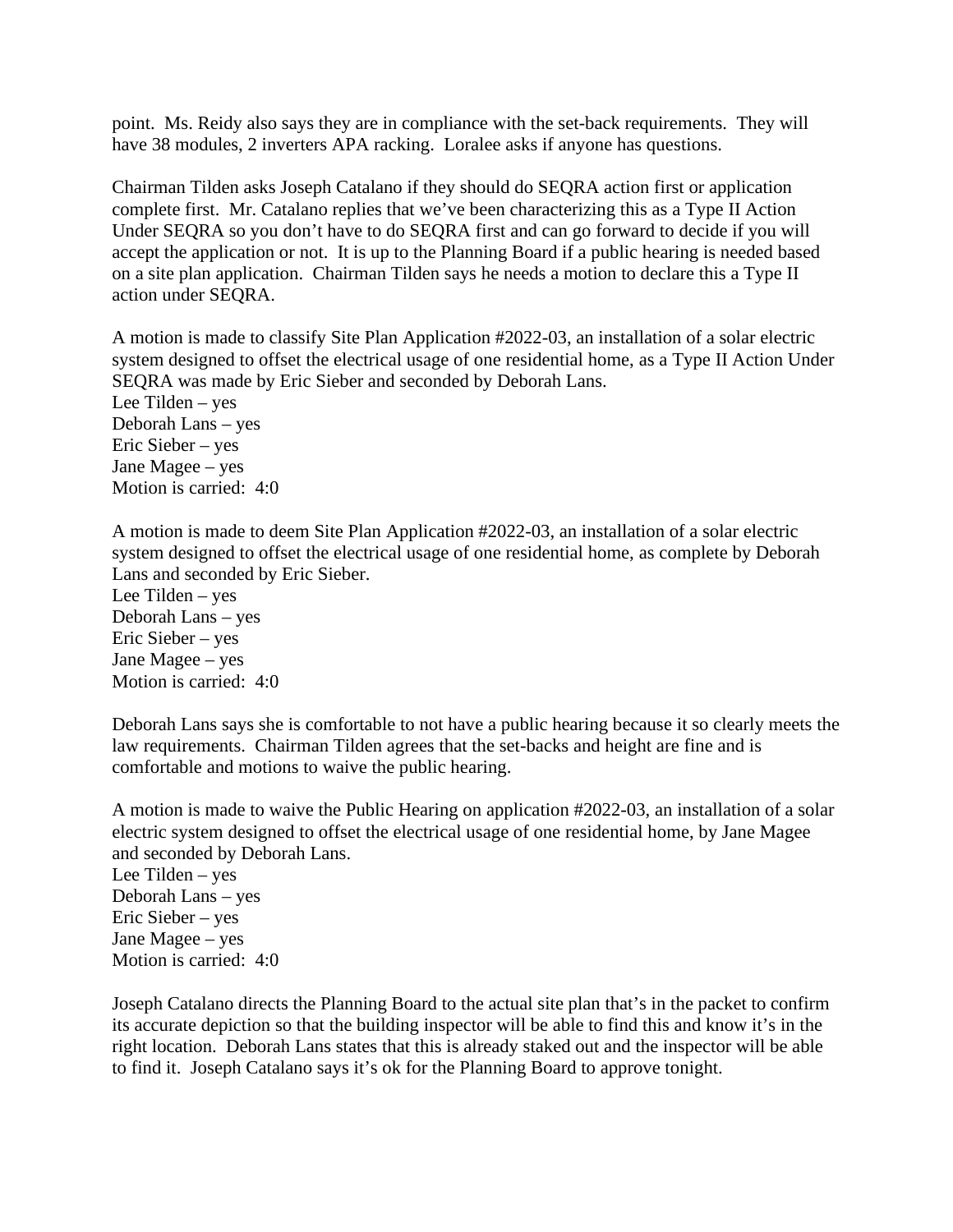A motion is made to approve the Site Plan Application #2022-03, an installation of a solar electric system designed to offset the electrical usage of one residential home, with a Site Plan dated 12/21/2021 as prepared by SunCommon for property at 217 Beale Road, by Eric Sieber and seconded by Chairman Tilden.

# **Roll Call:**

Lee Tilden – yes Jane Magee – yes Eric Sieber – yes Deborah Lans – yes Motion is carried 4:0 Application is approved

Chairman Tilden can stamp these next week. Loralee Reidy agrees. Once Chairman Tilden signs the maps, we can hand them to the building inspector.

#### **New Business**

#### **Planning Board Application PL-2022-04**

Property Owner: Brittany Tessitore Applicant: Brittany Tessitore Representative: Brittany Tessitore Project Property: 19 Stonewall Rd. / 270 State Route 203, Spencertown, NY 12165 SBL: 87.-2-4 Zoning: Rural Residential Project: Minor Subdivision

Brittany Tessitore describes scenario stating she bought the property and what was in the records is not how large the property actually is. Ms. Tessitore wants the piece she doesn't actually own to be officially sliced off and put onto her father's record as he is the adjoining property owner. Brittany Tessitore states that she owns a 4.65 acre parcel but the Town shows this as 6.7 acres, which she says is not accurate. Joseph Catalano asks if there was a mistake in the deed. Brittany Tessitore states that her father's deed is correct and what happened was that this is all family property and her father's house was built on the wrong parcel which needs to be handled by her father and cousin. Brittany Tessitore states there was an issue with a previous surveyor moving pins and made errors. Brittany Tessitore's surveyor mapped out the property as it's supposed to be, making all of the corrections and now needs the Town to approve the correct acreage.

Sue Haag states that the updated meeting packet included the Assessor's property cards.

Chairman Tilden asks if what needs to be done is to subdivide the piece that is on Brittany Tessitore's parcel in error off of her parcel and she confirms, yes. Joseph Catalano asks Brittany Tessitore if this piece that needs to be subdivided will be annexed to the lands currently owned by Michael Tessitore and she confirms, yes and that the piece that is going to be taken off is actually what he has in his deed. Brittany Tessitore says that the survey map states that this piece is the original area of Michael Tessitore.

Joseph Catalano states that he feels this is an application to correct a deed and in essence is a boundary line adjustment adding 0.886 acres to lands owned by Michael Tessitore. Brittany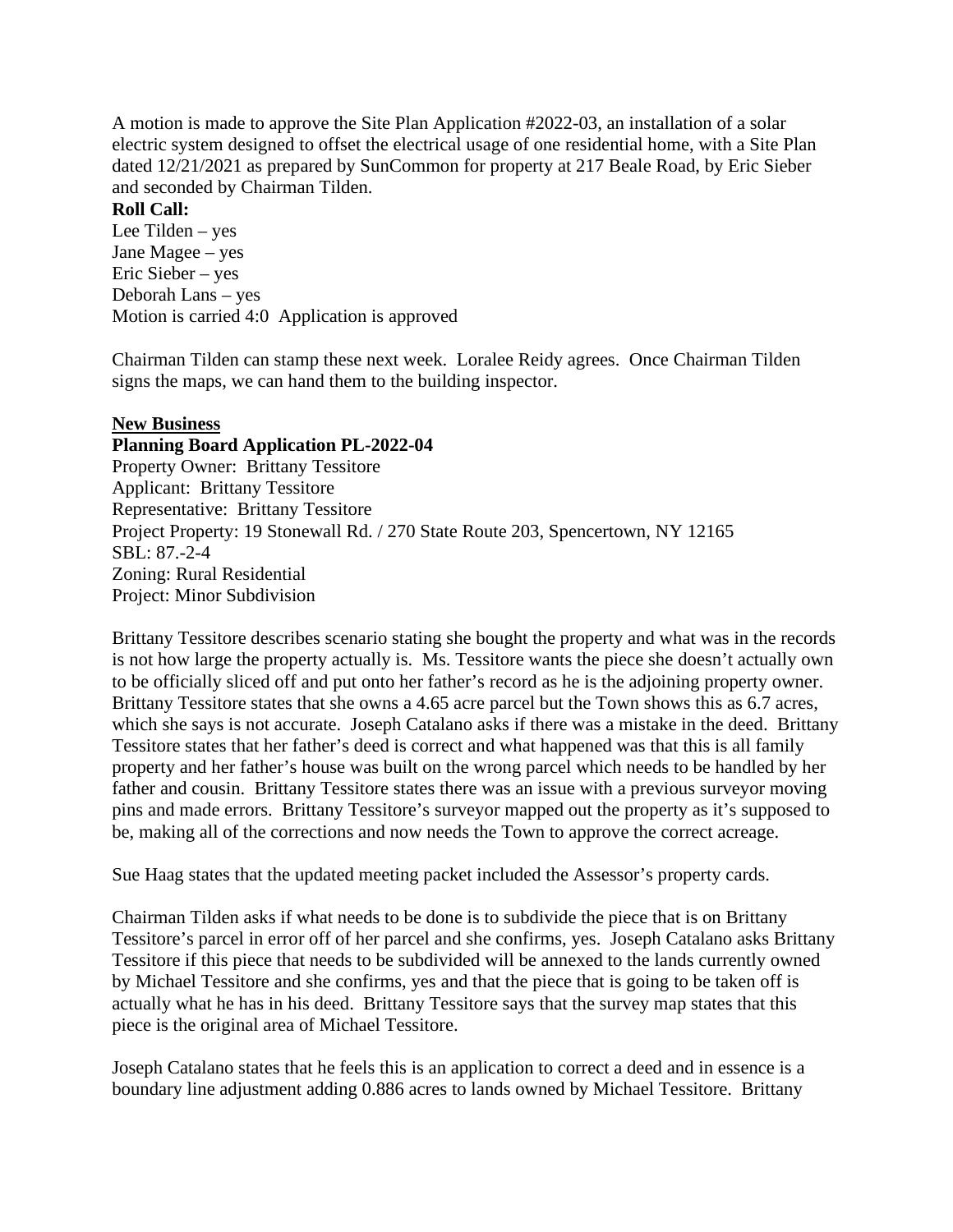Tessitore says, yes. Joseph Catalano says that if this is already included in Michael Tessitore's deed, for a boundary line adjustment we want to make sure that it is going to be annexed so that there's not a new lot that is created.

There is discussion to confirm property lines of Michael Tessitore and David Vieni. Brittany Tessitore says that this was originally part of the issue because they thought this was a 6.7 acre plot but once the surveyor, Robert Ihlenburg, came out and did his survey it was actually a 5.536 acre plot but the father's (Michael Tessitore) deeded property was actually part of this plot which is how they got down to 4.65 acres because they couldn't legally buy the plot that belonged to Michael Tessitore. This is the issue that Brittany Tessitore had corrected with her lawyers. It was Brittany Tessitore's lawyer who told her to come to the TOA Planning Board to initiate this change or they would be taxed on the whole amount.

Joseph Catalano asks if Brittany Tessitore submitted these deeds with her application to the Planning Board. Brittany Tessitore answers no. Mr. Catalano says that he feels in order for the Planning Board to sign this map that they need to make sure it's consistent with the deed and asks if it's possible to submit the deed for the 4.65 acres and the deed of Michael Tessitore. Brittany Tessitore confirms yes. Joseph Catalano confirms that a copy of the executed deeds are what is needed. We can take copies of her deeds. There is discussion if the Vieni deed is required however it's decided it's not needed because this scenario is only between Brittany and Michael Tessitore's land.

Joseph Catalano says this is more of a corrective map action and Brittany Tessitore agrees. Chairman Tilden states that Brittany Tessitore should submit her deed and Michael Tessitore's deed to the Planning Board to show the acreage that's on the map that was submitted and they hope to be able to approve a corrected map that shows this should be a lot line adjustment. Chairman Tilden confirms they cannot just go by the map, they will need the copies of the deeds to show Brittany Tessitore's lot and Michael Tessitore's lot. Brittany Tessitore agrees. Joseph Catalano asks if the Planning Board wants to make a motion to approve pending this review or does the Planning Board want to table this until the deeds are submitted. Chairman Tilden says to table this until the deeds are received. The rest of the Planning Board agrees.

#### **New Business**

#### **Planning Board Application PL-2022-05**

Property Owner: William Louie Applicant: Hudson River Solar Representative: Robert Baerga / Jim Goff Project Property: 64 May Lane, Spencertown, NY 12165 SBL: 86.-2-18.120 Zoning: Rural Residential Project: Site Plan Review / Solar

Jim Goff speaks – discussing their project of a solar ground rack project for a rural residence William Louie on May Lane. Discusses that the property is fairly hidden and not much chance that people would see these two solar arrays that are approximately 8' tall and 200' away from the home. Mr. Goff offers to share his computer screen to show the site map. Chairman Tilden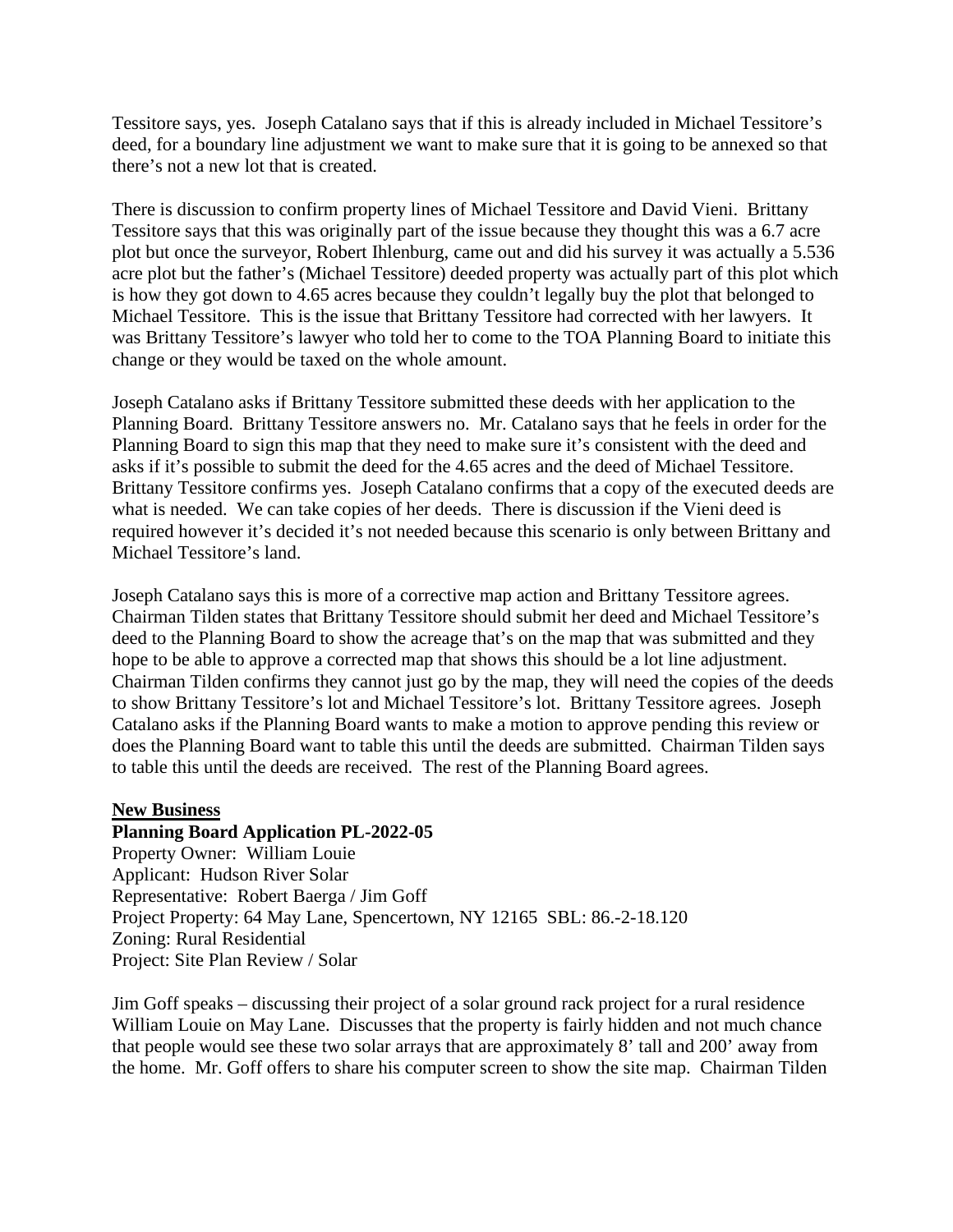agrees for Mr. Goff to share his screen. The screen is shared and Mr. Goff talks through the drawing labeled A-101.00. Asks for approval to construct the array.

Chairman Tilden asks to confirm that the height is only 8' and Mr. Goff confirms, yes they are 8' tall at the highest point and approximately 3' high on the front edge. Chairman Tilden asks to confirm there are no close neighbors and Mr. Goff confirms that standing at the site you cannot see any other homes.

Joseph Catalano says he does not see a drawing in relation to the position of the array to the house – Mr. Goff points out these locations on his drawing that is shared on the screen. Mr. Catalano asks about the other equipment like the generator and utility meter and if it will be near the house. Mr. Goff says yes, these items are already there and changes his screen to show drawing number A-102.00. Mr. Goff also points out the underground trench to the house and states that the AC disconnect will be in the basement of the house. Mr. Goff returns to drawing A-101.00 to show the set-back information. Mr. Catalano states that the difference between this map and the map the Planning Board previously approved on another project is that this map does not identify the exact location of the solar arrays in relation to the house with measurements. Mr. Goff shows on the drawing that the solar arrays will be away from the house out near the Studio building. Mr. Goff changes to drawing T-001.00 to show a better aerial photo of the house, studio building and approximate location of the solar arrays. Chairman Tilden asks for dimensions to be added to the site plan from the corner of the house to the corner of the array for the purpose of the permanent site plan so that the code enforcement officer can say the array was placed in the approved upon location as far as an approval.

Chairman Tilden states that if the Planning Board is to conditionally approve this project tonight, the dimension would be added to the site plan from the corner of the house to the corner of the array so that when Erin Reis, the Town of Austerlitz Building Inspector, goes out to inspect that she can say the array was placed in the correct position according to the approved site plan. Mr. Goff agrees to add this dimension to their drawings. Joseph Catalano asks if this would be better to have a measurement from the out-building (the studio building) to the array and Chairman Tilden says it's whatever Mr. Catalano thinks is best. Mr. Goff agrees to add the measurements and notes.

Eric Sieber asks what the other small square is behind the studio and between where the solar array will be. Mr. Goff confirms this is a small compressor for an AC unit related to the studio building. There are no other questions and screen sharing is stopped.

A motion is made to accept the completed application for the site plan for the Site Plan Review Application #2022-05, an application to install a 17.6 kW solar system on a ground-mounted rack, on May Lane with the condition of dimensions from the out-building to the solar panel array being added to the Site Plan, by Eric Sieber and seconded by Jane Magee. **Roll Call:**

Lee Tilden – yes Jane Magee – yes Deborah Lans – yes Eric Sieber – yes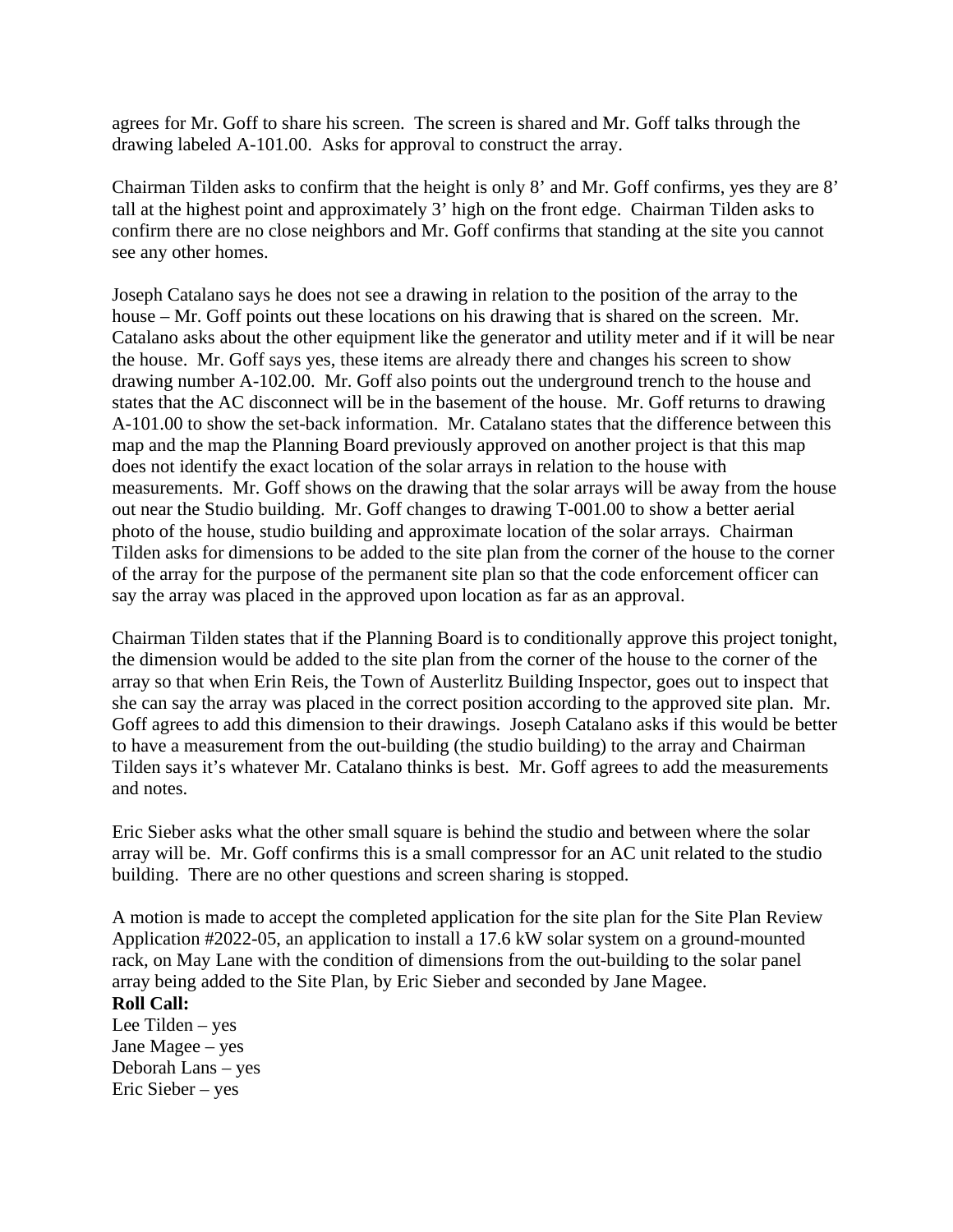Motion is carried 4:0

A motion is made to classify Site Plan Application #2022-05, an application to install a 17.6 kW solar system on a ground-mounted rack, as a Type II Action Under SEQRA was made by Deborah Lans and seconded by Jane Magee.

## **Roll Call:**

Lee Tilden – yes Jane Magee – yes Deborah Lans – yes Eric Sieber – yes Motion is carried 4:0

A motion that the Planning Board should waive the Public Hearing on Site Plan Application #2022-05, an application to install a 17.6 kW solar system on a ground-mounted rack, on May Lane is made by Deborah Lans and seconded by Jane Magee.

#### **Roll Call:**

Lee Tilden – yes Jane Magee – yes Deborah Lans – yes Eric Sieber – yes Motion is carried 4:0

A motion to approve the Site Plan Application #2022-05, an application to install a 17.6 kW solar system on a ground-mounted rack, with map dated 12/14/2021 modified to include dimensions from the small out-building to the array for the purpose of locating the solar array on the property and shown on the Site Plan, by Deborah Lans and seconded by Eric Sieber.

# **Roll Call:**

Lee Tilden – yes Jane Magee – yes Deborah Lans – yes Eric Sieber – yes Motion is carried 4:0

Chairman Tilden tells Jim Goff to get the new drawings in and he will sign them and Jim Goff agrees and thanks everyone for taking care of this on such short notice and appreciates the support.

#### **Public Comment** None

Sue Haag asks the Planning Board members to pick up their mail.

#### **Adjournment**

A motion to adjourn was made by Jane Magee and seconded by Deborah Lans. Chairman Tilden confirms all are in favor. Meeting adjourned at 8:59pm.